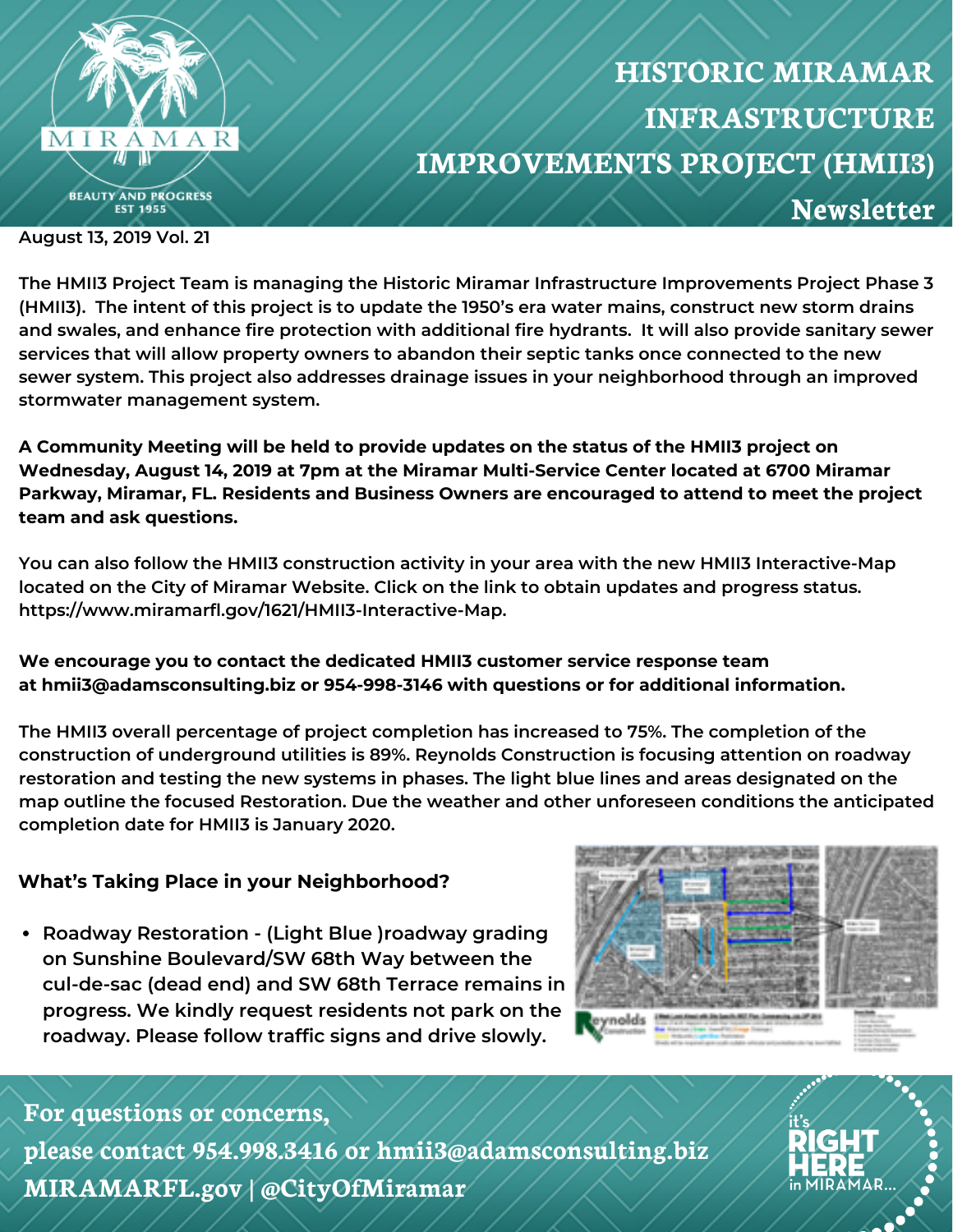

**IIRAMAR** 

- **Roadway Restoration - (Light Blue) construction of asphalt driveways and swales from SW 20th Street to SW 68th Terrace between Sunshine Boulevard to SW 68th Avenue remains in progress. Please follow traffic signs and drive slowly.**
- **Roadway Restoration - (Light Blue) roadway grading and paving on SW 67th Terrace from SW 21st Street to SW 23rd Street remains in progress. No parking on the roadway. Please follow traffic signs and drive slowly.**
- **Roadway Restoration - (Light Blue )roadway grading on SW 23rd Street from SW 66th Avenue to SW 64th Avenue remains in progress. Please follow traffic signs and drive slowly.**
- **Roadway Restoration - (Light Blue) roadway grading on SW 23rd Street between SW 66th Avenue and SW 64th Avenue remains in progress. Please no parking on the roadway, drive slowly and follow traffic signs.**
- **Dewatering remains in progress and is required until testing is completed. The dewatering equipment is required along SW 25th Street. Weather permitting testing is expected until September 1, 2019.**
- **Sanitary Sewer - (Green) sanitary lines are being installed along SW 18th Street between SW 64th Avenue to SW 66th Avenue remains in progress. Please no parking on curbsides.**
- **Sanitary Sewer - (Green) sanitary sewer laterals are being installed along SW 20th Street, 21st Street and SW 22nd Street between SW 64th Avenue to SW 66th Avenue remains in progress. Please no parking on curbsides.**
- **Water Main Construction - (Dark Blue) construction of the water services and installation of sanitary sewer laterals - (Green Dashed Line )along SW 22nd Street between SW 64th Avenue to SW 66th Avenue remains in progress. Please no parking on curbsides.**

**For questions or concerns, please contact 954.998.3416 or hmii3@adamsconsulting.biz MIRAMARFL.gov | @CityOfMiramar**